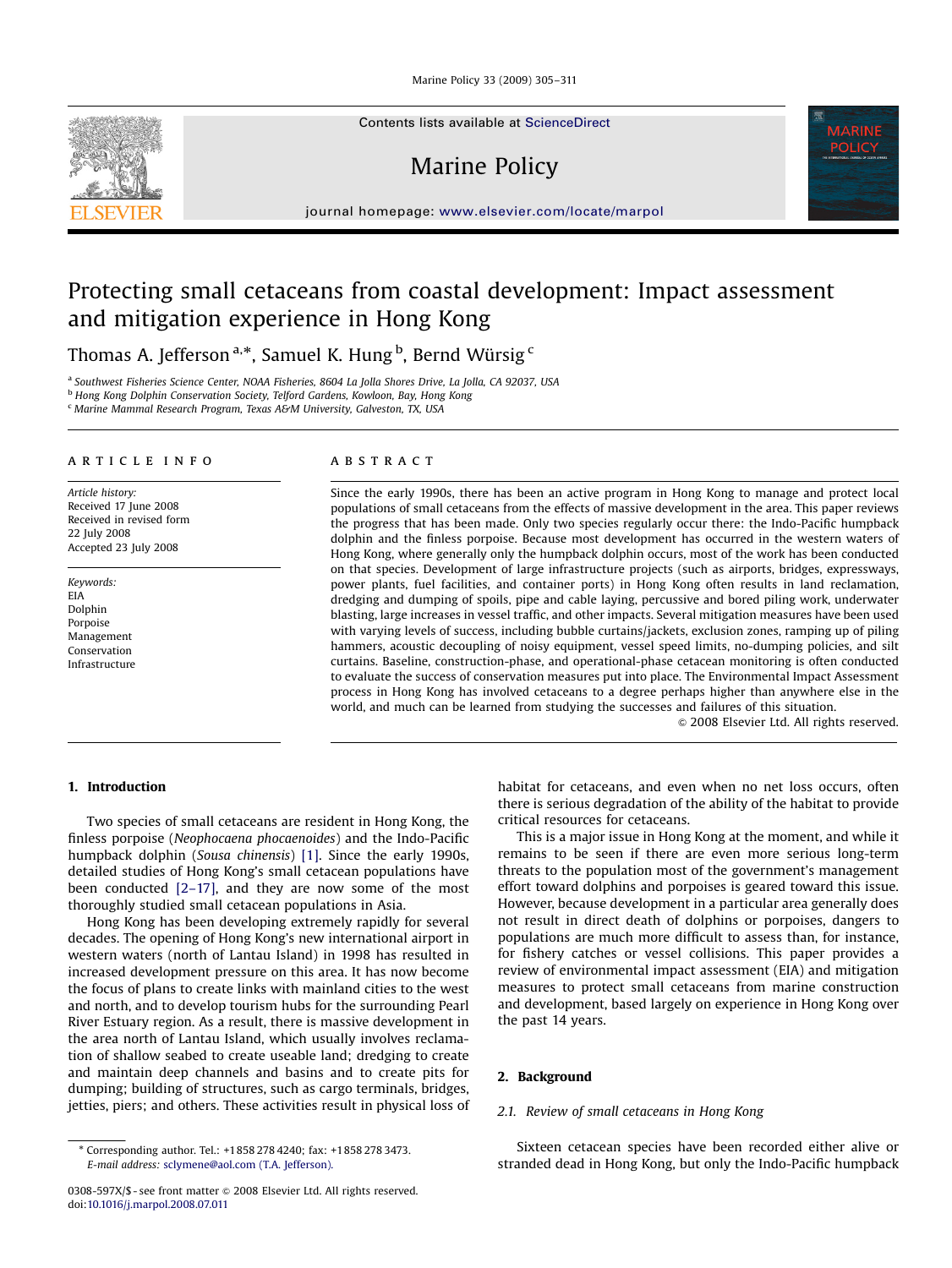dolphin and finless porpoise are considered year-round residents [\[1\].](#page-6-0) Humpback dolphins can be found in all western waters of Hong Kong and throughout the Pearl River Estuary, and display a strong preference for estuarine habitats [\[1,4,5\]](#page-6-0). Using systematic line-transect survey methods, the most up-to-date abundance estimate of humpback dolphins in Hong Kong ranged from 103 in spring to 193 in autumn, while the overall population size was considered to be about 1300–1500 animals in the Pearl River Estuary [\[18\]](#page-6-0). Analysis of trends in abundance showed that temporal patterns in abundance estimates were inconsistent across survey areas, and there was no indication of a sustained decline in overall population size [\[18\].](#page-6-0)

Humpback dolphins in Hong Kong usually occur in small groups, ranging from singles to groups of 23 individuals [\[4\].](#page-6-0) Dolphins are often seen associating with fishing vessels in Hong Kong and the Pearl River Estuary [\[4,5\].](#page-6-0) Over 500 individual dolphins have been identified in both Hong Kong and the Pearl River Estuary since 1995. Photo-identification data revealed that individual associations were unstable, with low association indices between pairs or among groups of individuals, and the social structure was very fluid [\[4\].](#page-6-0) Moreover, individual home range sizes and patterns were found to vary substantially among individuals [\[3\].](#page-6-0) Some individuals only had ranges in a small area (about 30 km<sup>2</sup>), while other individuals used large ranges (nearly 400 km $^2$ ), encompassing many regions within Hong Kong waters and the rest of the Pearl River Estuary [\[3\].](#page-6-0)

Finless porpoises occur primarily in the southern and eastern waters of Hong Kong, and are also sighted in adjacent Chinese waters just south of Hong Kong [\[9\]](#page-6-0). They appear to avoid the western waters of Hong Kong, which are heavily influenced by freshwater input from the Pearl River [\[5\]](#page-6-0). Seasonal variation in distribution is evident for finless porpoises in Hong Kong [\[9,11,19\].](#page-6-0) Abundance estimates of finless porpoises using line-transect survey data in Hong Kong ranged from 55 porpoises in autumn to 152 porpoises in spring [\[9\],](#page-6-0) indicating that a good portion of animals were outside of Hong Kong in autumn months. The group size of porpoises in Hong Kong tends to be small, ranging from 1 to 35 (rarely) animals per group. Analysis of stomach contents of stranded animals revealed that their prey species are primarily inshore, bottom-dwelling and mid-water species [\[20\].](#page-6-0) Although the diet of finless porpoises overlaps with that of humpback dolphins to some extent, the porpoises also exploit other coastal non-estuarine habitats, whereas humpback dolphins appear to focus on species that are common in estuaries.

In Hong Kong, both humpback dolphins and finless porpoises are under great pressure resulting from different types of habitat degradation from coastal development and reclamation, pollution from sewage and water treatment plants, dredging for marine fill and shipping, vessel traffic, and intensive fishing activities [\[4,14,21,22\]](#page-6-0). For example, high levels of environmental contaminants including heavy metals, organochlorines and organotins have been found in the blubber, liver and kidney of stranded dolphins and porpoises [\[4,7,13,22–24\]](#page-6-0). Although the health implications of these environmental contaminants are not fully understood, it is believed that high levels of pollutants may pose serious health hazards to them [\[7\]](#page-6-0). The combination of contaminants with other anthropogenic factors may also compromise the health of dolphins and porpoises in Hong Kong [\[4,14,22\].](#page-6-0)

Vessel collision is another significant cause of death for local cetaceans. Boat traffic is intensive for trading and transportation between Hong Kong and China. Dolphins and porpoises can be struck by high-speed vessels and become seriously injured or killed [\[4,14\].](#page-6-0) Moreover, underwater noises generated by marine traffic and development projects such as piling works can affect the ability of dolphins and porpoises to locate their food and communicate, or in some cases could even cause injury or death to them. There are also general concerns that the problem of overfishing has resulted in a serious decline in fisheries resources in Hong Kong [\[25–27\],](#page-6-0) which may lead to depletion of prey.

## 2.2. Hong Kong's protective framework and the Marine Mammal Conservation Working Group

To deal with the threats faced by local dolphins and porpoises, the Hong Kong government has established regulations to protect them and improve the quality of Hong Kong waters. The ''Wild Animals Protection Ordinance'' provides full protection to all dolphins, porpoises and whales in Hong Kong, under which no person is allowed to hunt or willfully disturb them. The ''Animals and Plants (Protection of Endangered Species) Ordinance'' strictly regulates the import, export and possession of cetaceans and their body parts. Hong Kong is also signatory to the Convention on International Trade in Endangered Species (CITES).

In 1995, under the ''Marine Park Ordinance'', the Sha Chau and Lung Kwu Chau marine park was established (sometimes known as the ''dolphin sanctuary'') [\[28\]](#page-6-0). This 1200 ha of sea area is frequently visited by humpback dolphins, and some regulations were set up in order to provide them a favorable habitat. These include prohibiting destructive fishing methods (e.g., no bottom trawling is allowed), and regulating the speed of boat traffic to under 10 knots inside the marine park. An additional marine park is proposed at Southwest Lantau and the Soko Islands, which is still under consideration at present. In addition, the enactment of the Environmental Impact Assessment Ordinance (EIAO) also provides some level of protection to local cetaceans against everincreasing amounts of development pressure (see section below for details).

Since the entire Pearl River Estuary humpback dolphin population spans across the estuary from the Hong Kong Special Administrative Region (SAR) to the Macau SAR and Guangdong Province of PRC, regional cooperation between Hong Kong and Guangdong Province to protect humpback dolphins has been established, and in the past annual meetings were arranged to discuss conservation strategies to protect the entire population. The ''Chinese White Dolphin National Nature Reserve'' was established within the Pearl River Estuary in 2003 with the aim to provide further protection to the dolphins in Chinese waters. Unfortunately, like most such measures in the PRC, the reserve is basically a 'paper park,' providing little or no real protection to the animals. Two of the authors of this article (TAJ and SKH) have participated in systematic surveys on humpback dolphins with colleagues from the South China Sea Fisheries Research Institute Guangdong, across the boundary. Such cooperation is essential for a full understanding of the status of the entire dolphin population.

The Marine Mammal Conservation Working Group (MMCWG) was established in 1995 by the Hong Kong Government's Agriculture, Fisheries and Conservation Department. It is an interdisciplinary group of stakeholders with an interest in marine mammal issues and is designed to provide advice to the government on management of marine mammals. It holds closed-door meetings one or two times a year and attempts to achieve consensus on controversial issues by discussion and debate. Members of the MMCWG include officials from various government departments (e.g., AFCD, Environmental Protection Department, Marine Department), scientists studying marine mammals in Hong Kong, representatives from green groups (e.g., WWF Hong Kong), members of industry (e.g., Airport Authority, Ocean Park Corporation), dolphin-watching operators, academics from local universities, and representatives from fishermen's organizations. There are some other members who bring special expertise (such as veterinarians in private practice). A typical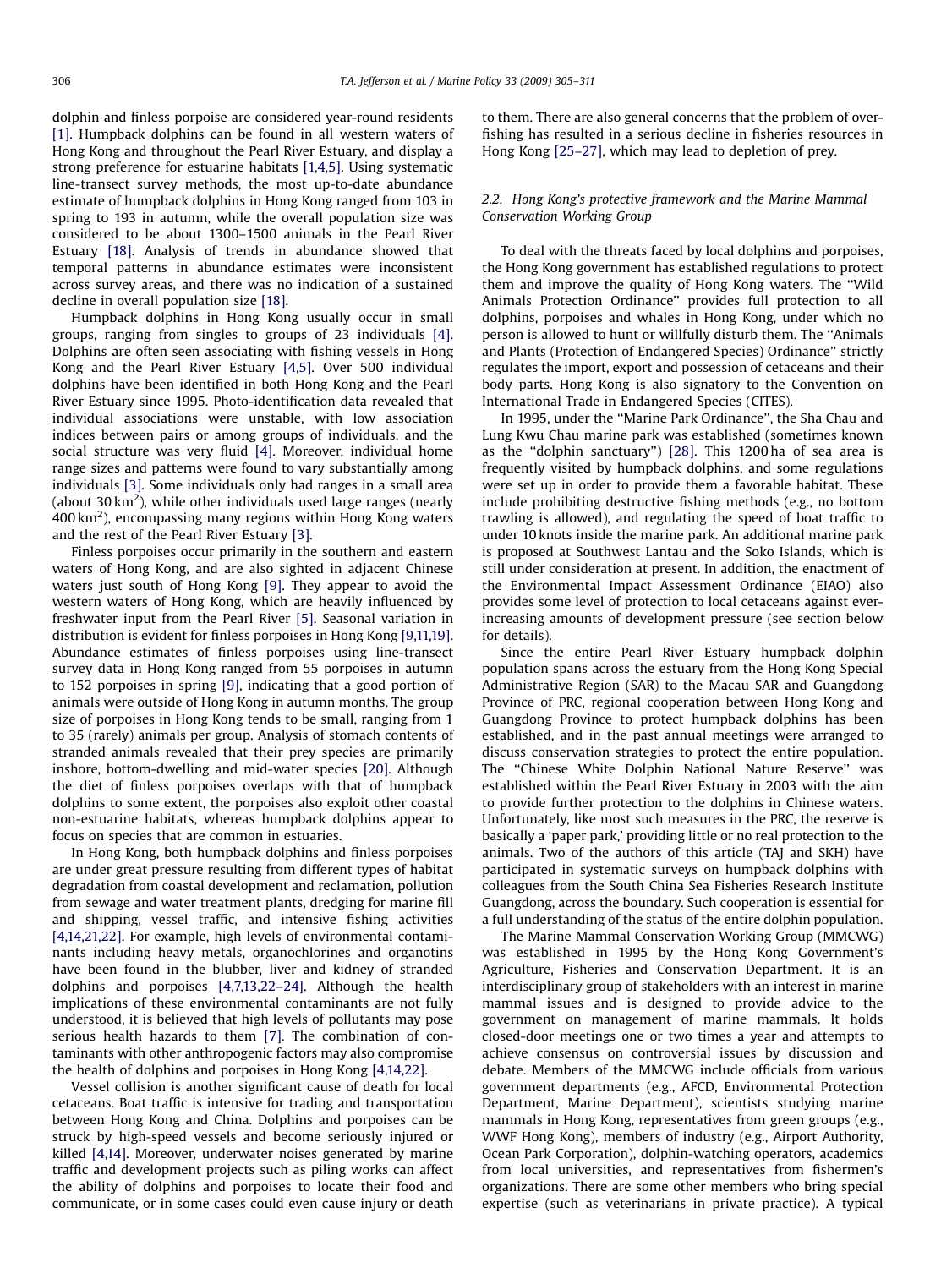meeting has about 25–30 attendees and translation services are provided, so that those who speak only English or Chinese are able to follow all discussions and read all papers.

The MMCWG provides an effective forum for discussion of controversial issues regarding marine mammals in Hong Kong, and has been a very useful tool to the Hong Kong Government in developing marine mammal management practices. The diverse membership assures that many different viewpoints are represented, and it gives special interest groups a chance to make their views heard in an official forum. One major shortcoming of the group is the absence of an accepted way forward when consensus cannot be reached by discussion alone. The group does not make decisions by voting, and sometimes the protests of a small segment of the group may be drowned-out by the ''brute force'' of the main body of the group. This is unfortunate, and the inclusion of one or more social scientists, experienced in mediation and the human dimensions of wildlife issues, would be very useful in this respect.

#### 2.3. Hong Kong's EIA process as it relates to cetaceans

In Hong Kong, the EIAO requires all proponents of development projects to identify potential impacts of the development to ecological habitats and important species. Due to the rapid development around Lantau Island and their increasing popularity in Hong Kong, humpback dolphins are often the focal species to be assessed for potential impacts if any development project has been proposed in the western waters of Hong Kong.

In the past decade or so, a number of EIA studies have been conducted in relation to dolphins, and a few notable ones include those relating to the construction of the Chek Lap Kok Airport and its associated facilities (large-scale reclamation), River Trade Terminal (moderate-scale reclamation), Aviation Fuel Receiving Facility (percussive piling and dredging), Tonggu Waterway (large-scale dredging), a series of contaminated mud pits (dredging and dumping), Penny's Bay (Disney Theme Park and Resort) development (large-scale reclamation), LNG receiving terminal (piling, dredging, small-scale reclamation), and Hong Kong–Zhuhai–Macau Bridge and associated facilities (percussive piling, reclamation, and dredging). Through active coordination by the authors, a huge amount of systematic baseline survey data from these EIA studies has been incorporated into the long-term database of local humpback dolphins, which has significantly contributed to our understanding of humpback dolphins in the Pearl River Estuary and how development pressure has affected their abundance, behavior, and long-term survival. The EIA process and its relation to dolphins are discussed in detail below.

In Hong Kong, certain designated projects are required to apply for environmental permits through the EIA process, such as reclamation works of more than 5 ha in size, construction of container terminals, or marine dredging/dumping projects. To initiate the EIA process, the project proponent first applies for an EIA study brief for the project by submitting a project profile. Once the study brief is received from the authority, the applicant prepares a detailed EIA report in accordance to the requirements of the study brief, as well as the technical memorandum applicable to the assessment. Once the EIA report is submitted, if its assessment meets all the requirements, the entire report will be made available for public inspection for a period of 30 days on a government website to allow for transparency of the process. The report will also be circulated to different government departments, such as the Agriculture, Fisheries and Conservation Department to ensure that baseline information, impact assessment, and mitigation measures are accurate and scientifically sound. Finally, after considering comments from the public,

various government departments, and the Advisory Council on the Environment (a statutory body with members made up of different experts and stakeholders), the authority will approve, approve with conditions, or reject the EIA report for the proposed project. Once a project receives approval, an environmental permit will be issued.

Notably, there have been a few cases of project rejections since the EIAO has been enacted, when the quality of EIA reports was deemed to be unsatisfactory, or the green groups strongly opposed the proposed project based on factual information (e.g., the Tonggu Waterway project segment in Hong Kong). One unfortunate fact is that several prominent green groups in Hong Kong do not cooperate with internationally-recognized experts on the animals, and base their protests on emotional pleas that are not backed-up by scientific information. They perpetuate myths about the dolphins, in order to garner sympathy and raise funds from naïve members of the public. In our opinion, their selfserving interest and lack of scientific ''maturity'' seriously weaken the ability to lobby effectively on behalf of the animals.

Generally, the EIA report is required to provide a detailed assessment in qualitative terms, and in quantitative terms wherever possible, of the likely environmental impacts and benefits of the project. To conduct a proper impact assessment, the EIA study would include the baseline information gathered from existing information and field surveys; the identification, evaluation, and mitigation of impacts; and an ecological monitoring and audit program. For assessment relating to potential impacts on dolphins, the baseline information needs to be sound and scientific, and the employed study methods have generally been required to be consistent with the long-term dolphin monitoring program and to use internationally recognized methods (e.g., systematic line-transect survey, photo-identification). Moreover, the dolphin field surveys usually require a study period of at least 9–12 months in order to cover all appropriate seasons of the year.

For impact identification, potential impacts on dolphins including direct, indirect, on-site, off-site, and cumulative need to be considered in detail. The evaluation of impacts usually considers the protection status and rarity of local dolphins; their distribution, density, and individual range use in the proposed work area; the size of affected habitat; as well as the duration, reversibility, and magnitude of the environmental impacts. To mitigate the potential impact, the general rule (in order of priority) is avoidance, minimization, and then compensation. For avoidance, potential impacts shall be avoided by adopting suitable alternatives, such as change of site, design and construction method, etc. In extreme cases when the assessment identified very serious impacts on dolphins that could not be mitigated (e.g., massive reclamation in a high density area for dolphins), the ''no-go'' alternative should be included as an option and assessed against all other options. For minimizing impacts, appropriate measures should be taken, such as confining works to specific seasons to avoid the calving season of the dolphins, or employing a bubble curtain around the working area of percussive piling. An ecological monitoring and audit program is also an important component of the process, as it can verify the accuracy of predictions of the EIA study, monitor the effectiveness of mitigation measures, and recommend action plans in response to unpredicted impacts (e.g., oil spill response plan).

The abovementioned components of the EIA process in Hong Kong have provided an effective conservation tool to eliminate or minimize impacts on local dolphins from various development pressures. As is true in every nation, the process is sometimes compromised and protection measures 'watered-down' to allow what are seen as important infrastructure developments (i.e., those involving huge amounts of money) to proceed with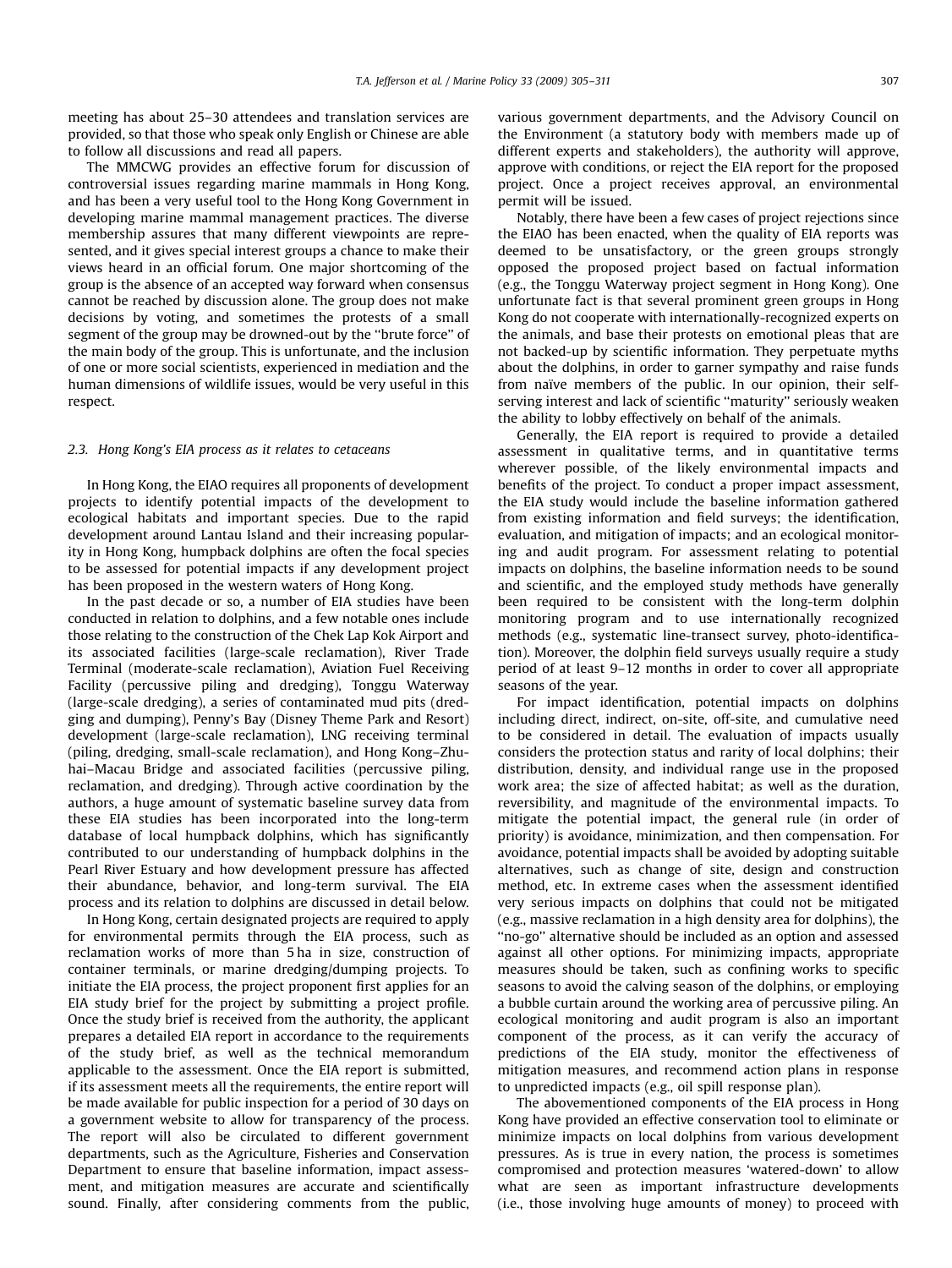little or no delay. The most serious problem, however, may very well be the lack of ability of the system to effectively address cumulative impacts of various developments that overlap in their work schedules.

### 3. Development activities and their impacts on cetaceans

Most of the development that is occurring in Hong Kong, besides its influence on dolphin and porpoise habitat, is also very noisy. It has the potential to cause disturbance of the cetaceans' normal activities, largely through underwater noise. While such noise can occasionally be intense and loud enough to injure or kill dolphins or porpoises (such as in blasting or percussive piling operations), the impacts are usually sublethal.

Rather than describe construction projects on a large scale (such as bridge construction, pier construction, or coastal power plant construction), an attempt has been made to classify development and construction activities into their smaller-scale components. For instance, pier construction usually involves some small-scale reclamation (for support 'islands'), percussive piling (to construct central supports), and increases in vessel traffic (for transportation of equipment and materials). These components are presented in terms of how the specific types of work involved may affect small cetaceans.

## 3.1. Land reclamation

Seabed 'reclamation' involves creating land areas from shallow coastal areas by dumping and filling of rock and sediment. Reclamation of shallow seabed to create land for human use is a common practice in Hong Kong. Massive reclamation has occurred on both sides of Victoria Harbor (effectively reducing the width of the harbor) for over 100 years and in recent years has been very active north and east of Lantau Island. This generally occurs by creating a perimeter around the limits of the area to be reclaimed, and then filling in the area with rock, rubble, and sand. The materials for filling are often obtained from dredge spoils, but the rockwork that is needed is also often obtained from blasting hillsides in surrounding areas.

The filling-in of marine habitats to produce land has the effect of eliminating dolphin and porpoise habitat. This is irreversible, and while the effects of construction work can be mitigated it is virtually impossible to mitigate against the effects of complete and total loss of habitat.

## 3.2. Percussive piling

Percussive piling generally consists of a steel pile-driving hammer that falls about 1-2 m by gravity, then detonates a fuel–air mixture to drive down the pile with extra force, creating a broad-band gun-shot like sound. Rate of pile driving varies around 1 blow/s, and each blow transmits about 90–1000 kJ of energy, depending on hammer weight, diesel charge, and other variables [\[29,30\].](#page-6-0) In all cases, most energy of pile driving occurs below 20 kHz, with a peak at about 200–1500 Hz ( $\frac{1}{3}$ octave spectra) [\[30\].](#page-6-0) Pile driving can go on almost uninterrupted for days to, in some cases, several months, depending on substrate, depth, and number of piles. The lower acoustic frequencies of pile driving can be transmitted for as far as about 40 km distance in water deeper than several meters [\[31\].](#page-6-0)

Pile driving has been used extensively in Hong Kong waters, for building piers and other structures, usually close to the shore. Pile driving was monitored in association with a temporary airport fuel receiving pier at the island of Sha Chau, north of the Hong Kong International Airport at Chek Lap Kok, in April 1996 [\[17\].](#page-6-0) In that case, a 6 British ton hammer created maximum blows of about 90 kJ, in 6–8 m water depth. One-octave band sound levels peaked at about 400-800 Hz and  $160-170$  dB re; 1  $\mu$ Pa at 250 m distance from the pile driver, at about 200–600 Hz and 150–160 dB re;  $1 \mu$ Pa at 500 m, and at about 200–300 Hz and 140–150 dB re;  $1 \mu$ Pa at 1000 m. However, minor energy above 120 dB was still present at all three distances to the upper limit of frequency measured, 25.6 kHz.

Because most pile driving energy tends to be below 1000 Hz, it is assumed that the activity can be particularly noxious to baleen whales that have acute-low-frequency hearing. However, there is still considerable energy into the single kHz digits, and this is where small- to mid-size toothed whales, such as bottlenose dolphins (Tursiops spp.) and humpback dolphins (Sousa spp.), for example, produce much communication sound, and are acoustically sensitive.

There is not much detailed information on reactions of marine mammals to pile driving. Harbor seals (Phoca vitulina) vacate areas of pile driving (for example, [\[32\]\)](#page-6-0), harbor porpoises (Phocoena phocoena) do so as well, possibly for quite long-term [\[33\]](#page-6-0), and Indo-Pacific humpback dolphins did so for the period of piling (and other activity) mentioned for Hong Kong waters above, but returned once construction of the pier was finished [\[17\].](#page-6-0) David [\[31\]](#page-6-0) speculated that pile driving could mask strong bottlenose dolphin vocalizations at 9 kHz within 10–15 km and weak vocalizations up to 40 km. However, he used knowledge of pile driving output and dolphin sensitivity curves for this estimation, without direct behavioral or physiological information.

### 3.3. Dredging and dumping of spoils

During operations of dredging and dumping of spoils, an increase in suspended solids concentration is expected. This increase may potentially influence humpback dolphins' prey, and affect the dolphins indirectly by the loss of food supply due to disturbance of the seafloor and increased sedimentation. Moreover, during dredging operations, contaminants such as heavy metals and organochlorines settled on the seabed may be stirred up and redistributed into the water column. This potential contaminant release by resuspension of environmental contaminants may increase their bioaccumulation in dolphins and porpoises through the intake of prey items in the vicinity of the work area. The potential contaminant release should be examined through hazard to health risk assessment.

#### 3.4. Pipe- and cable-laying operations

Not much is presently known about how noise from cable- and pipe-laying activities influences dolphin behavior and physiology, or even about the frequencies and levels of noise produced by such activities. There is reason to be concerned about this issue, however, especially when one considers the vast amount of such noise in Hong Kong's western waters. The most serious concern is that disturbing noise may cause dolphins or porpoises to abandon critical habitat, and thereby reduce their survival and reproductive prospects.

#### 3.5. Increases in vessel traffic

Increased vessel traffic at the work area can potentially increase the chance of dolphins and porpoises being killed or injured by vessel collisions. In fact, several stranded dolphins and porpoises in Hong Kong presented wounds that were consistent with blunt traumatic injury, probably caused by boat collisions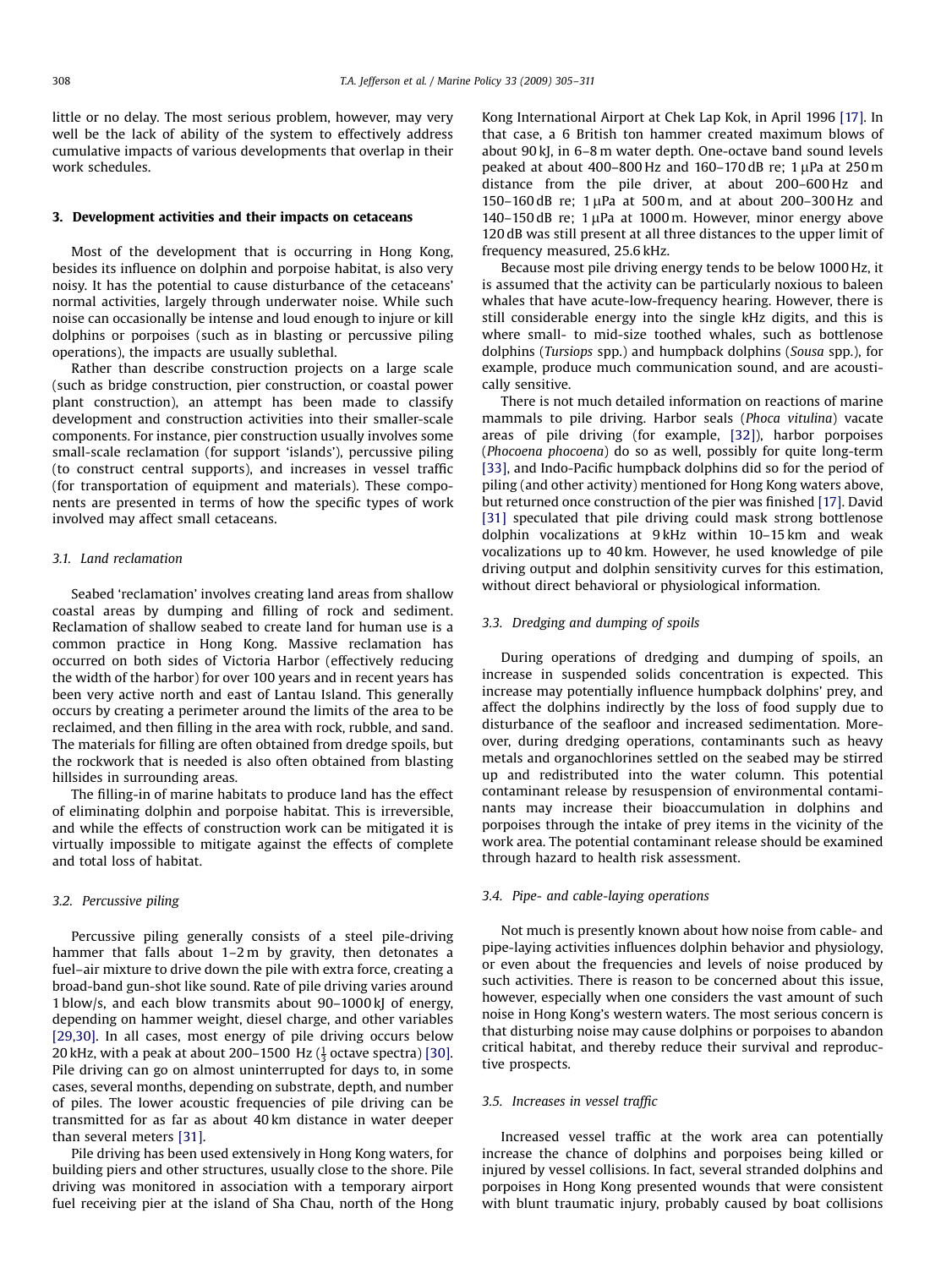[\[14\].](#page-6-0) A number of dolphins in the photo-identification catalogue of known animals from the Pearl River Estuary also bear injury marks, apparently caused by propellers [\[4,14\]](#page-6-0).

Vessel traffic can also result in acoustic disturbance to dolphins and porpoises. Small cetaceans are acoustically sensitive, and noise from vessel traffic could cause behavioral disturbance to them [\[34\]](#page-6-0). Since dolphins and porpoises rely on their echolocation to navigate their surroundings, detect and capture prey, and to communicate with one another, sound is vital to their survival (especially for mother–calf pairs). In fact, a land-based study on Hong Kong humpback dolphins showed changes in their diving behavior in response to heavy vessel traffic [\[35\]](#page-6-0). However, humpback dolphins mainly produce lower-frequency, broad-band clicks in the range of 8 to  $>22$  kHz during foraging [\[36\],](#page-6-0) while finless porpoises generally exhibit narrowband, high-frequency ultrasonic pulses with peak energy of 142 kHz [\[37\]](#page-6-0). In comparison, large vessel traffic generally produces low-frequency sounds of less than 1 kHz [\[38\]](#page-6-0). Therefore, the expected acoustic disturbance from large vessels is well below the primary acoustic range for humpback dolphins and finless porpoises. Nevertheless, they may still need to alter their diving and surfacing patterns to avoid collisions with marine vessels. This could result in some shortterm behavioral disturbance to the dolphins and porpoises, or they may even be displaced from their preferred habitats.

### 3.6. Others

There are certainly other types of marine construction and development activities beyond those described above. But most such projects involve one or more of the above as the major activities of concern to dolphin and porpoise management.

## 4. Mitigation measures

## 4.1. Temporal and geographic closures

The most obvious way to reduce or eliminate the impacts of various disturbing activities is to plan those activities to occur in places or at times when the animals of interest are not present. Even when the animals are present, temporal or geographic closures that restrict the activities to lower density areas/times, or to less sensitive areas/periods may be similarly useful. Of course, such measures require that something is known about small-scale patterns of distribution, seasonal shifts in density, diurnal patterns, and/or calving seasonality. When this information is available, it is often possible to use it to reduce impacts through closures.

For instance, in Hong Kong, for many years it has been common practice to restrict potentially harmful activities (such as blasting and percussive piling operations) to periods outside the main calving season for both finless porpoises and humpback dolphins. The reasoning behind this procedure is that such time periods represent particularly sensitive ones for newborn calves and lactating females. By simply not allowing harmful activities during these sensitive periods, the risk of injury or disturbance can be reduced.

Geographic closures may be harder to implement, as most small cetaceans do not have 'nursery areas' in the sense that most fishes do (i.e., areas where only the reproductive segment of the population segregates itself to produce offspring). However, there are sometimes areas with higher densities of dolphins/porpoises, and even areas with higher densities of mother/calf pairs. Such areas can be viewed as particularly critical habitat, and when such areas have been identified they are prime candidates for

geographic closures. Such measures have been used on small scales in Hong Kong waters.

## 4.2. Bubble curtains and jackets

Bubbles in water create an impedance mismatch, and thereby can absorb blast shocks and sound [\[39\].](#page-6-0) Bubble curtains have been used to protect divers and marine life, especially fishes with swim bladders that make them particularly vulnerable to loud near-field (shock, or barotrauma) effects [\[40\]](#page-6-0).

A bubble curtain was employed in Hong Kong in 1996/97 during the construction of the temporary airport fuel receiving pier described under ''percussive piling'' earlier in this paper [\[17\].](#page-6-0) The curtain was created by forcing air from two compressors into a perforated rubber hose anchored to the sea bottom (see [\[17\]](#page-6-0) for details), surrounding a barge with a single pile driver. In brief, the bubble curtain effectively reduced the sounds of pile driving by overall broadband reduction of 3–5 dB, but with much larger (up to 25 dB) reduction, especially between 400 Hz and 6.4 kHz. However, there was evidence that sound also propagated through the hard rock substrate under the seafloor, and that placement of the curtain relative to the piling barge was critical for greatest prophylactic effect. While the curtain reduced pile driving sound at distances between 250 and 1000 m, and was therefore deemed ''a success'', dolphins nevertheless used the area less than before and after construction [\[17\].](#page-6-0)

Bubble curtains and various iterations (termed ''jackets'' for small curtains directly around noise-making equipment and ''screens'' for curtains enclosed in a foam-like mesh) have since been used in a number of industrial applications, especially to help direct fishes (for example, [\[41\]](#page-6-0) ), and to reduce sounds of percussive piling and drilling activities, largely related to construction of wind farms in Europe [\[42\].](#page-6-0) Such air-induced screening tends to be valuable in reducing noise towards seals, dolphins, and porpoises, especially when human-made sounds are loud and stationary in areas of important marine mammal habitat. It may eventually be possible to use bubble screening around moving industrial objects as well, as has been signaled by a US patent for reducing side-borne impulsive blasts from industrial seismic surveys for oil and gas exploration [\[43\]](#page-6-0).

#### 4.3. Monitored exclusion zones

When intermittent construction activities have the potential to cause serious behavioral disturbance or even physical harm to small cetaceans, monitored exclusion zones can help to reduce the chances of impacts. The idea here is that only dolphins within close range of the activity of interest are at risk, and therefore it should be possible to avoid the activity when dolphins are nearby. Exclusion zones ranging from 250 to 500 m in radius have been used in Hong Kong, depending on the activity. ''Low-impact'' activities such as dredging and cable-laying operations often use only a 250 m radius, while those activities that are perceived to be more harmful (e.g., underwater blasting or percussive piling) generally use a 500 m radius. The site is generally closely monitored for at least 30 min prior to the start of construction, and if dolphins or porpoises are observed within the circle construction is delayed for 30 min past the last sighting.

An important aspect of using this mitigation technique effectively is to have an independent observer (with the power to call off construction activities) to monitor the exclusion zone. Construction workers or foremen do not have the training to effectively search for dolphins or porpoises, and they may also be biased by not wanting to delay construction. The observer should be someone who is trained in dolphin and porpoise detection and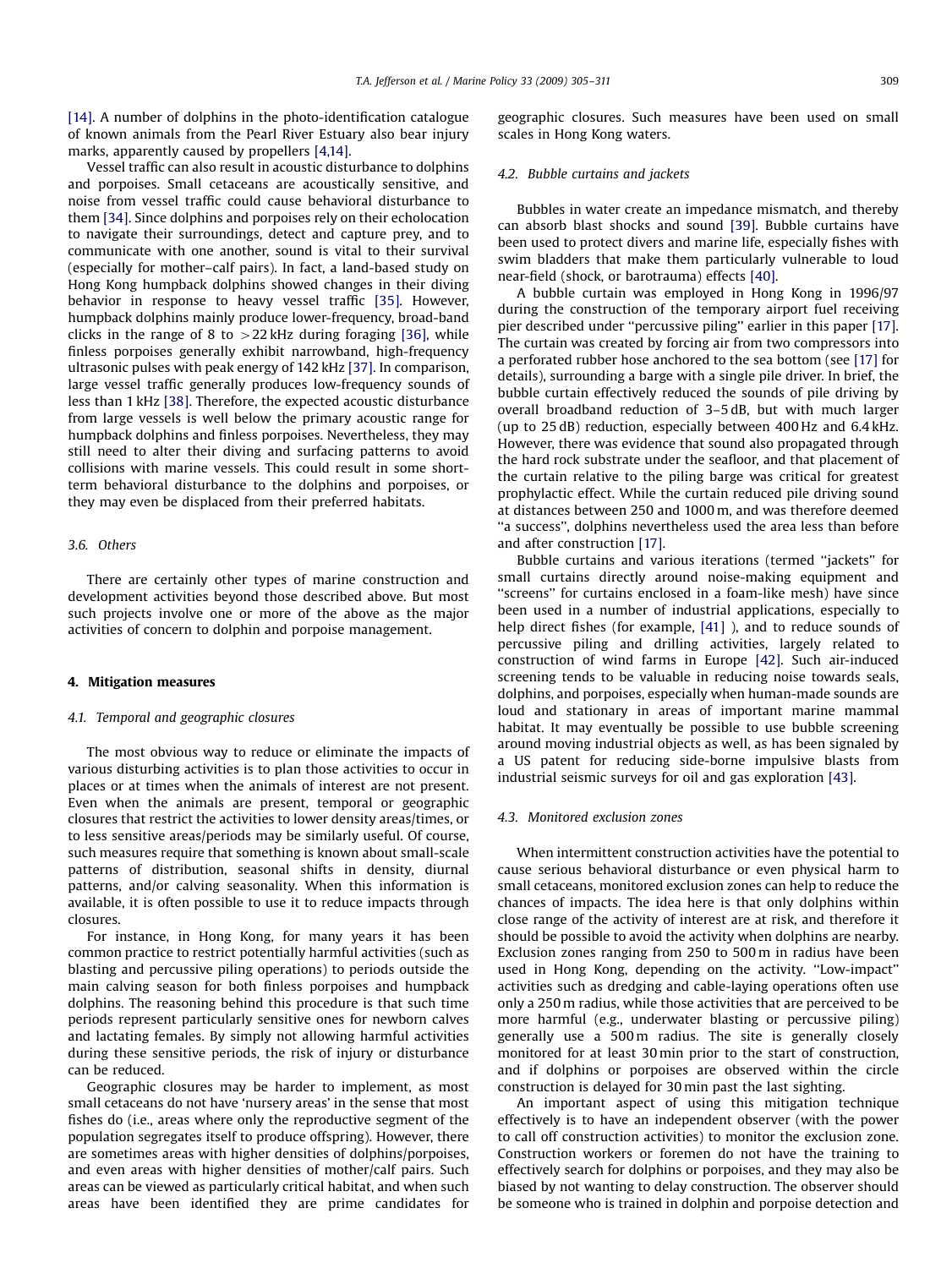should use binoculars from an elevated platform with unobstructed visibility to aid detection. Use of passive acoustic monitoring (such as hydrophones or porpoise detectors with real-time monitoring) can also greatly increase the effectiveness of such exclusion zones, by adding another way to detect animals that may be under water or surface cryptically. Of course, adding acoustics increases the logistical complexity and expense of the monitoring, and may also require additional training in the use of the equipment by the observer.

## 4.4. Ramping up of piling hammers

Percussive piling activities not only have the potential to change habitat use by chasing marine mammals away from the activity, or to mask their sounds and thereby make them less effective at communication and, perhaps, finding prey by echolocation or passive listening. Percussive piling is also known to kill fishes within meters and possibly several hundred meters of piling [\[32\],](#page-6-0) and may therefore also be dangerous to marine mammals at close range, by causing hearing damage and even trauma injury or death.

The use of ''ramping up'' of sounds has received widespread attention [\[38\],](#page-6-0) but it is still unclear when and how ramping up of sounds should be practiced for maximal effect in moving animals away, rather than attracting them. Nevertheless, since percussive piling is likely to be physically dangerous to marine mammals at close range [\[44\],](#page-6-0) the protocol should be followed of: (1) clearing the area, (2) commencing low-level percussive sound production, and (3) proceeding to full volume while continuing to monitor for marine mammals within about 500 m of the activity.

#### 4.5. Acoustic decoupling of noisy equipment

Construction equipment is often extremely noisy. When such pieces of equipment are used on the water or in coastal areas, some of the sound may be transmitted into the water and affect small cetaceans as noise pollution. It is therefore desirable to reduce construction noise as much as possible. Construction machinery, such as compressors and generators, that are placed onto the steel hulls of barges are particular culprits. By placing such equipment on rubber or foam mats, or by using pneumatic rubber wheels under such machines, they can be 'acousticallydecoupled' to an extent.

# 4.6. Vessel speed limits and restrictions

As it appears that faster-moving vessels are more of a threat to dolphins and porpoises, a speed limit of 10 knots should be strictly observed within the work area. This speed limit within the boundaries of the Sha Chau and Lung Kwu Chau Marine Park appears to be effective in protecting the dolphins from vessel collisions and acoustic disturbance. All vessel captains working in the area should undergo training to educate them about local cetaceans, as well as guidelines for safe vessel operations in the presence of dolphins and porpoises. Vessels traversing through the work areas should also be required to use predefined and regular routes to reduce disturbance to cetaceans due to vessel movements.

#### 4.7. No-dumping policies

Often, construction work involves extended work by personnel from coastal sites, reclaimed lands, anchored barges, skiffs, or other types of vessels. A no-dumping policy is simply a policy prohibiting dumping of wastes, chemicals, oil, trash, plastic, or any other substance that would potentially be harmful to dolphins and/or their habitat in the work area. Obviously, to be effective, it needs to be strictly enforced and there need to be stiff fines for infractions. Unscheduled, on-site audits are generally required.

## 4.8. Silt curtains

To avoid allowing suspended solid and environmental contaminants to be re-suspended back into the water column during dredging and dumping operations, silt curtains should be used around the work area wherever feasible. The intactness and effectiveness of silt contains should be regularly inspected. An effluent monitoring program should also be implemented to ensure the water quality in the vicinity of the work site meets the adopted standard.

## 4.9. Cetacean density monitoring

Perhaps the most important mitigation measure of all is to conduct surveys to monitor the density and behavior of the animals before, during, and after the period of the potential disturbance. This is often overlooked in mitigation plans, but it is the only way to really tell if the other mitigation measures that have been put into place have been effective in protecting the animals from disturbance and maintaining their habitat quality.

In order for such monitoring to be effective, it needs to be divided into three phases: pre-disturbance (i.e., baseline phase), disturbance (i.e., construction phase), and post-disturbance (i.e., operational phase). Survey techniques must be held constant from phase to phase, and survey equipment and personnel should ideally be the same as well. Any apparent differences in density among survey phases should be analyzed for trends, and the statistical power of the analysis to detect effects of the desired size should be tested. The software TRENDS is available free-of-charge, and can be used to easily test the a posteriori statistical power of the analysis [\[45\].](#page-6-0) It can even be used as a planning tool to determine how much effort is needed to detect a particular change in density (as long as relevant data on sighting rates are available a priori).

An important consideration in testing for impacts in cetacean density monitoring is to take account of any natural cycles, and pre-existing trends in densities, so that any changes can be correctly attributed to their source. Such an approach may be a challenge, and again requires some pre-existing knowledge of the population biology of the affected species. This provides a very strong argument for the need to conduct long-term monitoring of cetacean populations before major impacts from human activities are suspected. Such situations are rare, as managers and biologists are generally much better in trying to ''put out fires'' than we are in preventing them from breaking out in the first place. However, in Hong Kong, small cetacean monitoring has been conducted since late 1995, and therefore provides a useful baseline against which to measure current and future potential disturbances [\[4,9\].](#page-6-0)

## 4.10. Others

Other measures than just those above have been proposed and used. Some examples are warning blasts and staggered charges, which are designed to have the effect of warning marine mammals of louder and/or more dangerous sounds to come, giving them the chance to leave the area voluntarily. Theoretically, this may sound reasonable. But, there is usually uncertainty as to whether animals will actually move away, and sometimes these sounds can even have the opposite effect of attracting animals (i.e., the ''dinner bell'' effect). Richardson et al. [\[38\]](#page-6-0) warned of